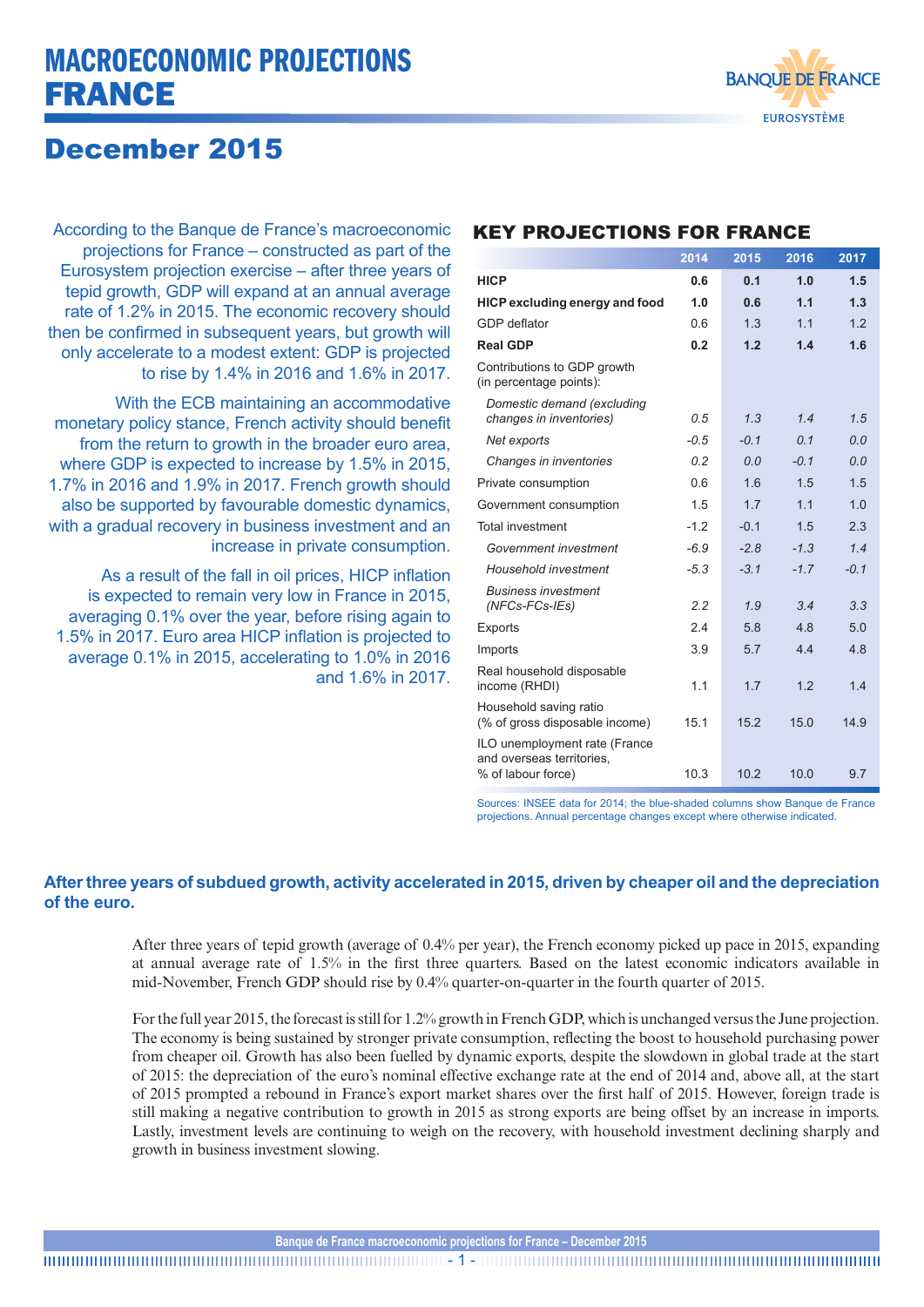#### **The recovery should be confirmed in2016 and2017, but only very gradually as the international environment proves slightly less favourable than in 2015.**

2016 and 2017 should see a confirmation of the recovery, although the pick-up in growth relative to 2015 should be more modest than predicted in June. GDP is expected to expand by 1.4% in 2016 then by 1.6% in 2017 (compared with June's projections for 1.8% and 1.9% growth respectively, before the fiscal consolidation measures in the 2016 budget law). External factors should be less favourable than in 2015, and than previously expected: the boost to household purchasing power from lower oil prices is expected to fade gradually; meanwhile, export growth should slow slightly in 2016 and 2017 due to the weakening of the outlook in emerging markets. France's foreign trade should nonetheless be sustained by the euro area recovery, and is expected to make a modest positive contribution to GDP growth in 2016.

#### **The growth recovery will largely be sustained by domestic factors.**

The growth acceleration in 2016 will notably be driven by stronger business investment. Various factors are expected to contribute to this trend: financing costs are likely to remain persistently low, even taking into account the low level of inflation, which is moreover expected to rise slightly; corporate profit margins should improve, helped by the Tax Credit for Competitiveness and Employment (CICE) and the reduction in employer social security contributions under the Responsibility and Solidarity Pact (PRS); firms should also benefit from the temporary measure allowing them to increase the amount they write down for certain capital goods; lastly, the recovery in demand should help stimulate investment spending. Business investment is projected to rise by 3.4% in 2016 then by 3.3% in 2017, although this is still well below the peaks of around 8% seen during previous recoveries. Uncertainties over the outlook coupled with higher debt levels should hinder the recovery to an extent, resulting in slightly lower rates of investment growth than predicted in June.

Household investment is set to remain persistently weak, notably as a result of demographic factors. Lower oil prices will no longer provide as much of a lift to household purchasing power, and private consumption will continue to grow, but only as a result of a slight decline in the saving ratio.

#### **Inflation will be subdued by lower oil and other imported goods prices in 2015, but should recover progressively in 2016 and 2017.**

Headline 12‑month inflation, as measured by the change in the Harmonised Index of Consumer Prices (HICP), should average a modest 0.1% in 2015, before rising to 1.0% in 2016 followed by 1.5% in 2017 (1.6% year-on-year in the fourth quarter of 2017). Core inflation (HICP excluding energy and food), which is a less volatile indicator, is expected to fall to a lesser extent, averaging 0.6% in 2015 before recovering gradually to 1.3% in 2017. The GDP deflator should increase by around 1.2% per year over the period 2015-2017, after averaging growth of 0.8% between 2012 and 2014. Inflation projections are much lower than in June, owing to a sharper-than-expected fall in oil prices and downward revisions to imported goods prices.

#### **There remain downside risks to this growth recovery and inflation scenario.**

There are number of downside risks to the baseline growth scenario. On an external level, any slowdown in global growth would place a brake on French economic activity. On a domestic level, meanwhile, the expected recovery in business investment would be undermined if companies chose to use the gains from cuts to labour costs to raise wages or deleverage. Consumption would also be lower than predicted if the forecast decline in the household saving ratio failed to materialise in 2016 and 2017. In addition, the 2017 projections do not take account of the impact of the announced fiscal consolidation measures which still need to be set out in detail in the next government budget at the end of 2016. Moreover, while the impact of the November 2015 terrorist attacks is likely to be transitory and limited, there is a risk of a temporary fall in confidence among economic agents, which could affect their investment and consumption decisions. However, these threats are countered to an extent by a number of upside risks. On a domestic level, household investment could prove more robust than predicted, while stronger wage growth could help to buoy private consumption. Foreign trade would also make a stronger positive contribution to growth if the import penetration rate were to stabilise.

With regard to inflation, the risks appear skewed to the downside. The rebuilding of French corporate profit margins and firming of the euro area recovery could lead to higher-than-expected inflation. However, this is outweighed by the downward factors, namely persistently high unemployment and the downward revision to global growth, with potential further falls in oil and commodity prices.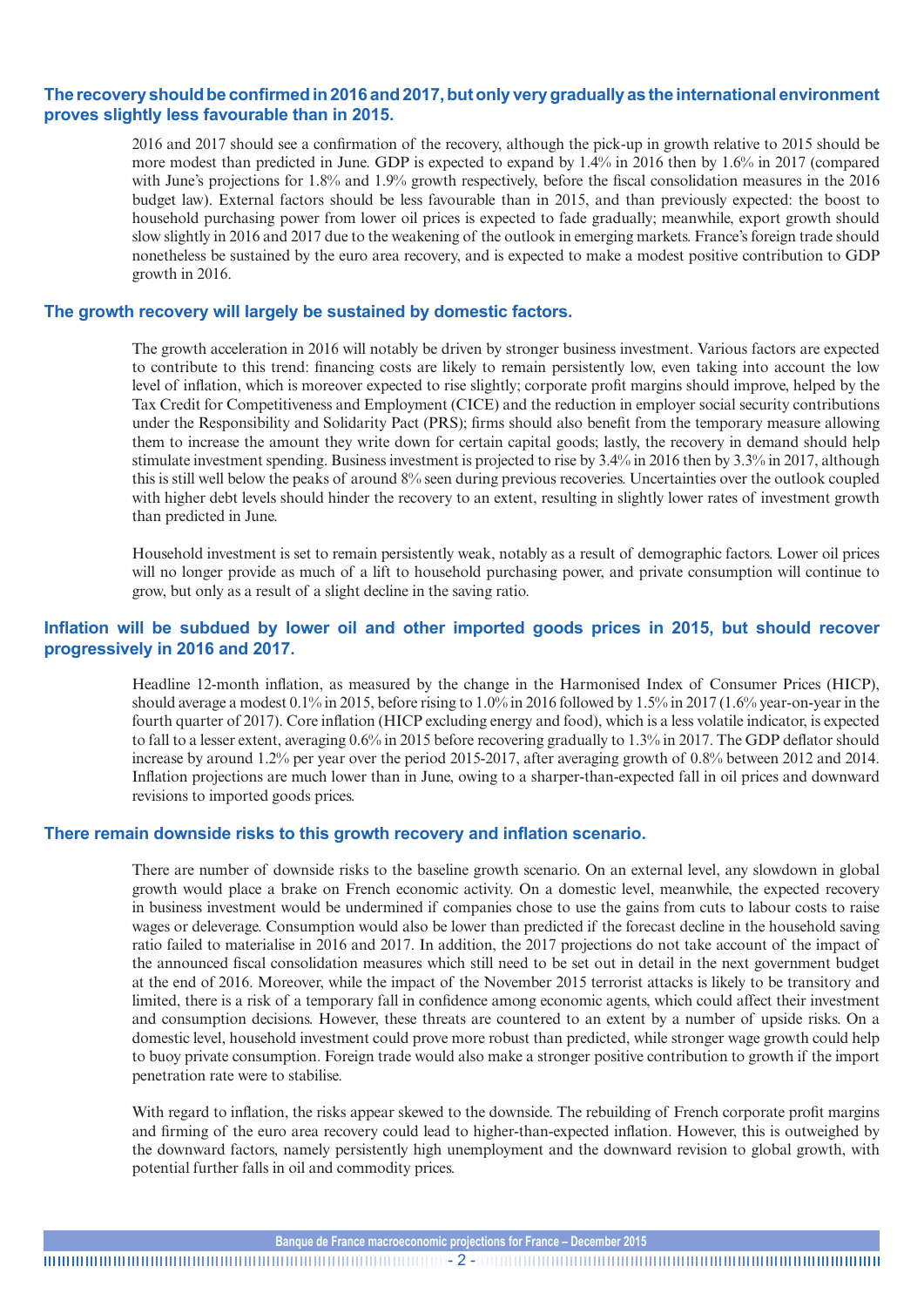### 1 | Technical assumptions and the international environment: weaker demand from emerging markets should slow the recovery in activity and inflation (see tables in the annex)

The baseline economic scenario incorporates the technical assumptions (exchange rates, interest rates, commodity prices) and international environment projections prepared by the Eurosystem (see notes to Table 1).

**The euro effective exchange rate has appreciated slightly since the June projection, but remains markedly lower than its 2014 level.** The euro has fallen sharply against the dollar since the summer of 2014, and the projection assumes it will hold steady at USD 1.09 up until 2017 (compared with an average of USD 1.33 in 2014). The nominal effective exchange rate of the euro also fell at the end of 2014 and in the first half of 2015, before appreciating slightly in the second half of 2015. Assuming it remains stable over the end of 2015 and thereafter, this should translate into annual average depreciation of 7.1% for 2015.1 This is slightly lower than the June projection, which was for annual average depreciation of 8.1% in 2015.

#### **Oil prices are currently at their lowest level since 2009.**

Brent crude has fallen sharply since the summer of 2014 and should average EUR 48 per barrel in 2015, which is EUR 26 below the average for 2014 (compared with the fall of EUR 17 integrated into the June projections). By convention, our assumption for oil prices is based on the path implied by futures prices. These point to a very gradual rise, with Brent crude continuing to average USD 48 per barrel in 2016, then edging up to USD 53 in 2017.

**With the ECB maintaining an extremely accommodative monetary policy – particularly since the implementation of the Eurosystem's extended asset purchase programme (EAPP) – interest rates remain at record lows.**

#### Table 1: Technical assumptions and the international environment<sup>a)</sup>

|                                                                                | 2014   | 2015    | 2016    | 2017    |  |  |  |
|--------------------------------------------------------------------------------|--------|---------|---------|---------|--|--|--|
| <b>Technical assumptions</b>                                                   |        |         |         |         |  |  |  |
| Brent oil price (USD/barrel)                                                   | 98.9   | 53.8    | 52.2    | 57.5    |  |  |  |
| Brent oil price (EUR/barrel)                                                   | 74.4   | 48.4    | 48.1    | 52.9    |  |  |  |
| Non-energy commodity prices in<br>USD (annual percentage change)               | $-8.6$ | $-18.7$ | $-5.2$  | 4.1     |  |  |  |
| USD/EUR exchange rate                                                          | 1.33   | 1.11    | 1.09    | 1.09    |  |  |  |
| Euro nominal effective change rate<br>(annual percentage change) <sup>b)</sup> | 2.4    | $-7.1$  | 0.1     | 0.0     |  |  |  |
| 3-month EURIBOR <sup>C)</sup>                                                  | 0.21   | $-0.02$ | $-0.19$ | $-0.12$ |  |  |  |
| 10-year French government bond<br>yields <sup>c)</sup>                         | 1.7    | 0.9     | 1.1     | 1.4     |  |  |  |
| The international environment, annual percentage change                        |        |         |         |         |  |  |  |
| Global CPI                                                                     | 2.5    | 2.0     | 2.5     | 2.7     |  |  |  |
| Extra-euro area competitors' prices<br>on the export side (in EUR)             | $-1.5$ | 6.5     | 1.3     | 2.7     |  |  |  |
| World real GDP                                                                 | 3.4    | 2.9     | 3.4     | 3.7     |  |  |  |
| World (excluding euro area) real GDP                                           | 3.7    | 3.1     | 3.6     | 3.9     |  |  |  |
| Global (excluding euro area) trade                                             | 3.2    | 0.5     | 2.9     | 3.8     |  |  |  |
| Foreign demand for French goods<br>and services <sup>d)</sup>                  | 3.9    | 2.7     | 3.7     | 4.5     |  |  |  |
| Intra-euro area                                                                | 4.5    | 5.3     | 4.9     | 5.5     |  |  |  |
| Extra-euro area                                                                | 3.4    | 0.3     | 2.7     | 3.7     |  |  |  |

a) These technical assumptions and international environment projections were constructed by the ECB on 12 November for market data, and on 18 November for foreign demand for French goods and services, in accordance with the principles set out in *A guide to Eurosystem staff macroeconomic projection exercises*, ECB, June 2001, available at: *[https://www.ecb.europa.eu/pub/pdf/](https://www.ecb.europa.eu/pub/pdf/other/staffprojectionsguideen.pdf) [other/staffprojectionsguideen.pdf](https://www.ecb.europa.eu/pub/pdf/other/staffprojectionsguideen.pdf)* 

- b) Calculated against 38 trading partners of the euro area.
- c) The forecasts for French 10-year government bond yields and Euribor were calculated using the yield curve.
- d) Foreign demand corresponds to the weighted average imports of France's trading partners. The method of calculation is described in "Trade consistency exercise in the context of the Eurosystem projection exercises: An overview", *Occasional Paper Series* No 108, ECB, March 2010, available at: d) *<https://www.ecb.europa.eu/pub/pdf/scpops/ecbocp108.pdf>*

Source: Eurosystem.

**The international environment is less favourable than anticipated in the first half of the year.** Global trade slowed sharply at the start of 2015, leading to a smaller-than-expected rebound in foreign demand for French goods and services (2.7% growth compared with the June projection of 3.5%). Demand from France's main trading partners should accelerate in 2016 and 2017, reaching an average annual rate of growth of 4.5% in 2017. This is nonetheless lower than the rate predicted in June (5.5% for 2017).

The decomposition of demand for French exports is expected to shift slightly relative to previous years. Demand from euro area countries should be more robust than that from non-euro area trading partners. Growth in intra-euro area demand should average 5.3% in 2015 – the fastest pace seen since 2005, with the exception of the temporary rebound in 2010. It should then remain dynamic over the projection horizon, accelerating to 5.5% in 2017. In contrast, despite recovering in 2016 and 2017, growth in extra-euro area demand should remain stuck below pre-crisis levels due to a weakening of the outlook in emerging markets and other commodity exporters.

*1 As around half of France's foreign trade is with euro area countries, the change in France's nominal effective exchange rate against non-euro area countries is expected to be half the figure shown here.*

**Banque de France macroeconomic projections for France – December 2015**

- 3 -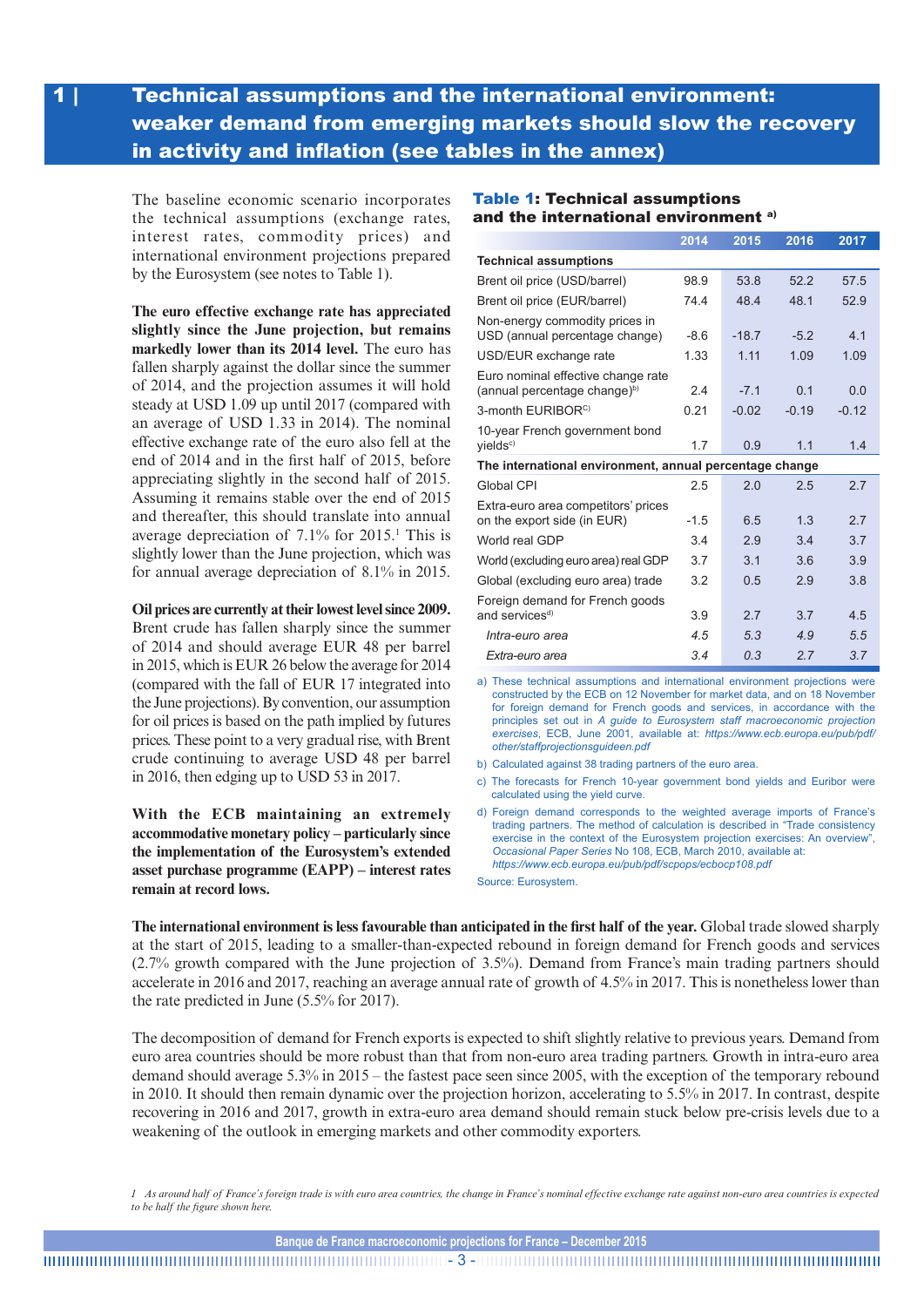### Box 1

### HOW WILL THE SLOWDOWN IN GLOBAL TRADE AFFECT THE FRENCH ECONOMY?

After a tentative recovery in 2014, global trade slowed abruptly and unexpectedly in the first half of 2015. Demand for French goods and services is now expected to increase by just 2.7% in 2015, compared with June's projection for 3.5% growth. This downward revision nonetheless masks diverging trends in the global economy, with the deterioration in demand from non-euro area countries more than offsetting the pick-up in demand within the single currency bloc.

This decline in extra-euro area imports stems from the ongoing slowdown in emerging Asian and Latin American countries, weakness in demand from commodity producing countries, and more temporary factors such as the sharp drop in UK imports in the first half of 2015.

#### Table 2: Assumptions regarding world demand for French goods and services

| (annual percentage change; revision in percentage points) | 2015   | 2016   | 2017   |
|-----------------------------------------------------------|--------|--------|--------|
| Total demand                                              | 2.7    | 3.7    | 4.5    |
| Revision                                                  | $-0.9$ | $-1.5$ | $-1.0$ |
| Intra-euro area                                           | 5.3    | 4.9    | 5.5    |
| Revision                                                  | 0.6    | $-1.0$ | $-0.6$ |
| Extra-euro area                                           | 0.3    | 27     | 3.7    |
| Revision                                                  | $-21$  | $-1.9$ | $-1.3$ |

The contrasting trends in global growth are likely to persist into 2016 and 2017. The slowdown in China should be confirmed and will continue to weigh on commodity exporters and Asian economies. After bottoming out in 2015, growth in extra-euro area demand should accelerate slightly but will be noticeably weaker than expected in the June baseline scenario. By contrast, intra-euro area trade will remain dynamic. Overall, world demand for French exports will still recover, but at a slower pace than predicted in June (see Table 2).

**The downward revision to world demand for French goods and services is one of the main factors behind the change to our growth forecasts versus June, as it will have a negative impact on exports over the projection horizon: according to the Mascotte projection model, GDP growth will be 0.2 percentage point (pp) lower in 2015, 0.4 pp lower in 2016, and 0.3 pp lower in 2017.**

Over the three-year projection horizon, the fall in global demand is expected to rapidly cut French exports by 3.3%. This should be partially mitigated by a decline in imports (-3.1% over three years), resulting in a 0.3 pp drop in the contribution of foreign trade to growth over three years. However, the impact on output will be amplified by the reaction of business investment (-2.1%). Moreover, the decline in private sector employment should translate into a 0.1 pp rise in the rate of unemployment which will in turn weigh on private consumption (-0.5%). Over the projection horizon, GDP is expected to be 0.9% lower than predicted in June, while the impact on prices should be more modest (-0.1% over three years).

Nonetheless, this assessment is at the upper end of the projection range for the impact on French GDP of recent downward revisions to global demand. In fact, French (and European) exports proved robust in the first half of 2015, despite the levelling off of demand. With the exception of the correction seen in the third quarter of 2015, France's export market shares have been expanding since the third quarter of 2014, indicating that – so far – the impact on French exports from slowing world demand has been weaker than in the above simulation.

In addition, the assessment only looks at the impact of the decline in world demand for French goods and services, while leaving all other technical assumptions unchanged. As a result it does not take account of the indirect impact of the emerging market slowdown on commodity prices, which will soften the negative effect of lower global demand (for example, the decline of more than EUR 10 in the price of a barrel of Brent crude oil would add 0.2 pp to GDP growth over three years; see Table 2 in the annex).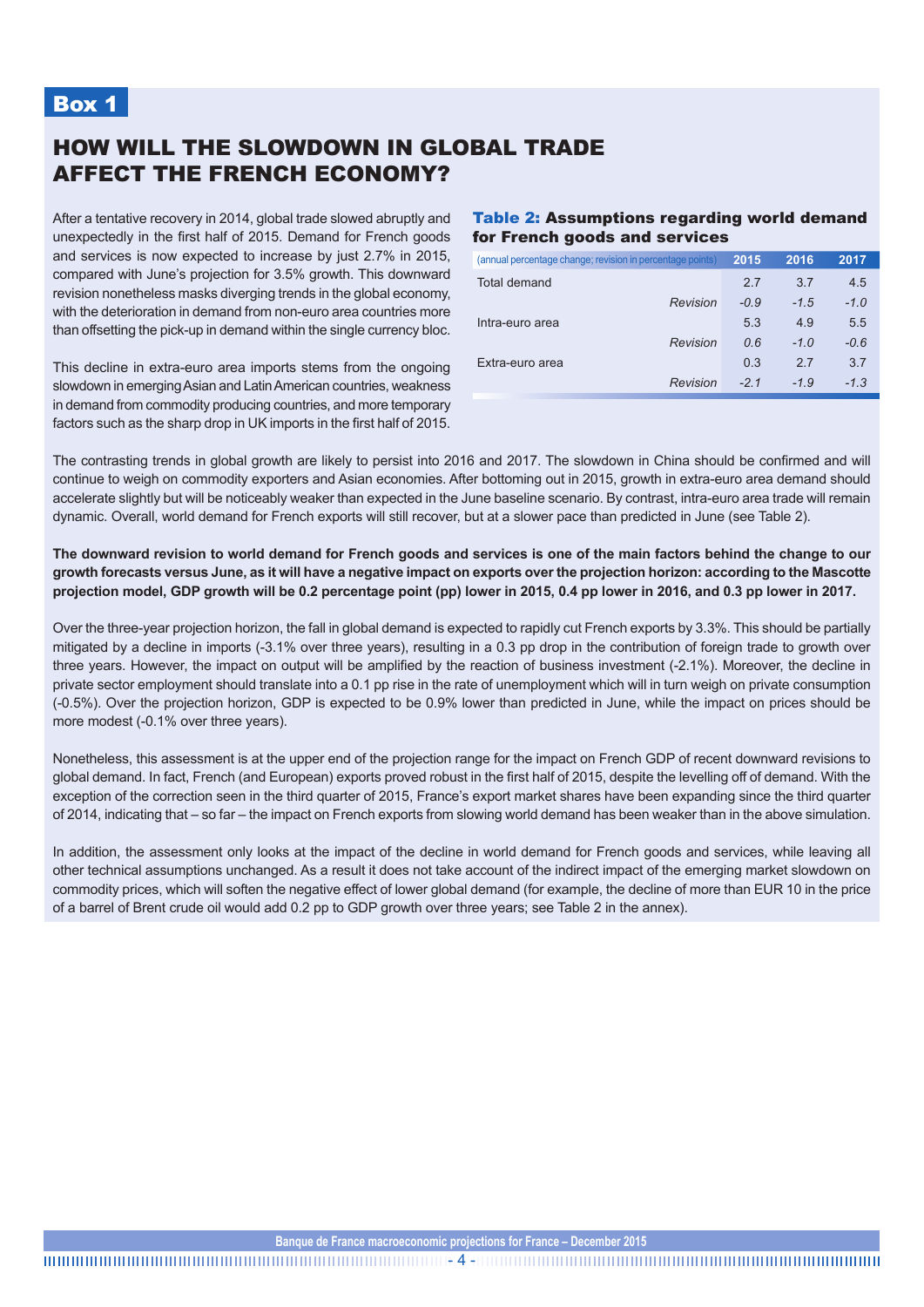### 2 | Economic outlook: the recovery in activity should be slower than predicted in June

#### **The current economic environment**

**According to the Banque de France's October Monthly Business Survey for industry, services and construction (published on 9 November), the monthly index of business activity (MIBA) points to a rise of 0.4% in GDP in the fourth quarter of 2015.**

Activity accelerated in the third quarter of 2015, with GDP expanding by 0.3% relative to the previous three month period. Private consumption picked up (growth of 0.3%) after levelling off in the second quarter due to a slight decline in purchasing power. Business investment also improved slightly, while household investment posted a more modest fall. Domestic demand (excluding changes in inventories) contributed 0.3 percentage point (pp) to GDP growth, while the significant positive impact of changes in inventories was offset by the negative contribution from foreign trade.



#### Chart 1: Banque de France manufacturing survey

The Banque de France's manufacturing industry survey points to a slight improvement in economic conditions in October. The indicators for deliveries and for past production both increased, while the indicator for forecast production rose above its long-term average (Chart 1). These first signals for the fourth quarter are consistent with quarter-on-quarter growth of 0.4% in GDP. Exports are expected to rebound, while inventories should make a negative contribution.

#### **With regard to prices, headline HICP inflation stood at 0.2% year-on-year in October, while super core inflation (excluding food and energy) was 0.8%.**

Inflation is still being subdued by falling oil prices, which drove the energy component of the HICP index down by 5.9% year-on-year in October. Inflation should nonetheless increase at the end of 2015, reflecting higher prices for imported goods. Prices of imported consumer goods, which have a delayed impact on retail prices, have already begun to rise, climbing 0.8% year-on-year in the third quarter of 2015 after a contraction of 1.9% a year earlier.

#### **France's foreign trade should be buoyed by the euro area recovery**

**After weighing heavily on growth in 2014, foreign trade should make only a slightly negative contribution to economic activity in 2015.**

After stabilising between 2008 and 2014, France's export market shares (measured as the ratio of exports to foreign demand for French goods and services) expanded sharply in the second half of 2014 and first half of 2015.

**France's export performance has been boosted by government measures to enhance competitiveness (CICE and PRS) and, in the case of exports to non-euro area countries, by the depreciation of the euro.** Despite the slowdown in growth in non-euro area countries in the first half of 2015, exports are expected to rise by 5.8% over the full year 2015.

**The positive effects of the euro's past depreciation are expected to dissipate in 2016 and 2017, leading to slower growth in France's export market shares.** Although remaining dynamic, exports should grow at a slower pace than in 2015, rising by 4.8% in 2016 and 5.0% in 2017.

**In parallel, French import growth is projected to accelerate markedly in 2015, reaching 5.7%.** Imports proved dynamic in the second half of 2014 and first and third quarters of 2015. France's import penetration rate (measured as the weighted average percentage of demand met by imports) has been rising since the second half of 2014, and the projection for imports in 2016 and 2017 assumes that this trend will continue. Imports are therefore projected to remain strong, rising by 4.4% in 2016 and 4.8% in 2017.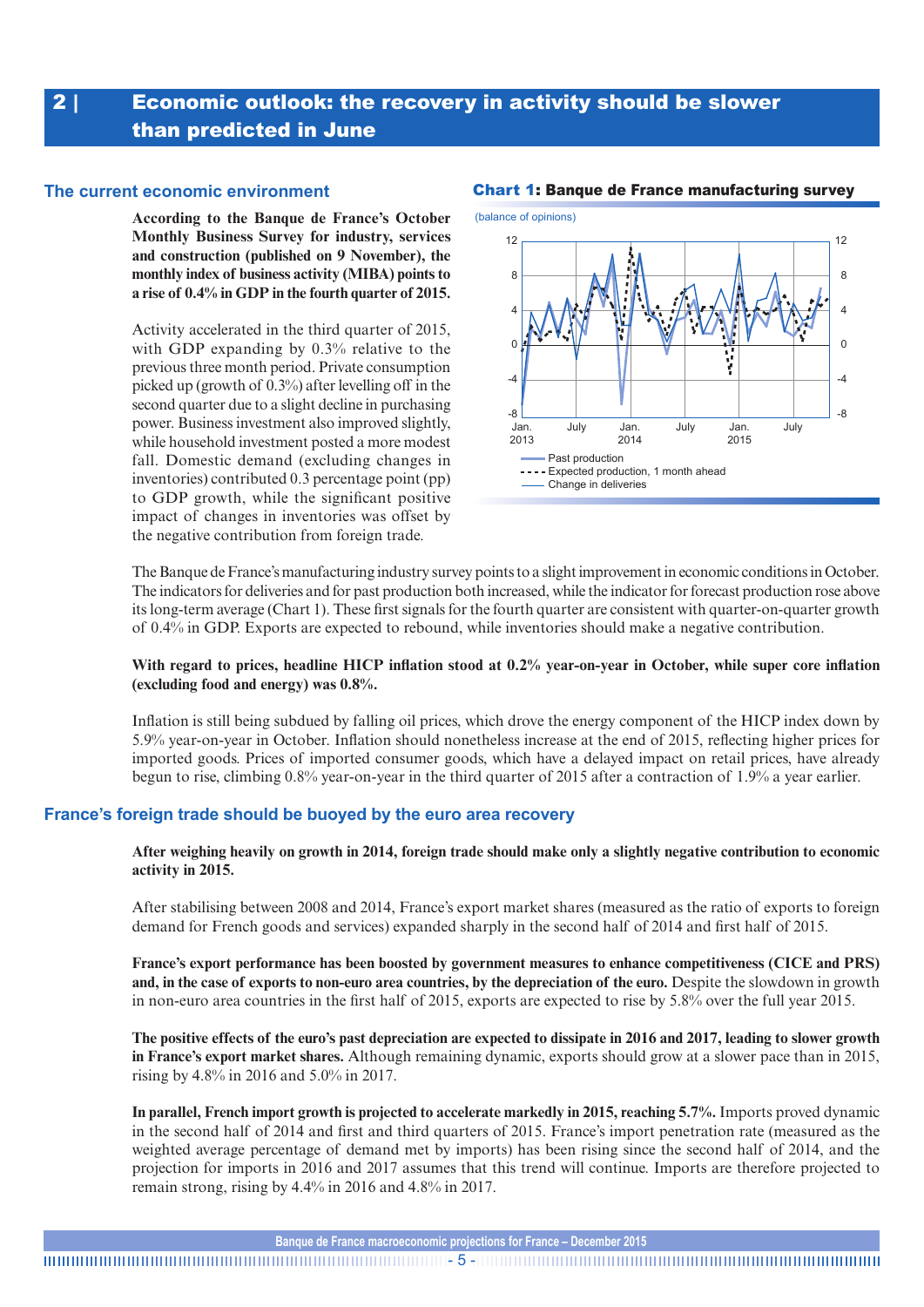#### **Overall, the contribution of foreign trade to GDP growth will be slightly negative in 2015, slightly positive in 2016, then negligible in 2017.**

France's trade deficit (as measured under the national accounting system) is expected to narrow to 1.0% of GDP in 2015 and 2016, from 1.9% in 2014, reflecting a lower energy bill and robust exports.

#### **Supported by a modest fall in the saving ratio, private consumption should continue to support economicgrowth**

After rising by 0.6% in 2014, private consumption rose sharply at the start of 2015 (growth carry‑over of 1.4% at the end of the third quarter), helped by gains in purchasing power. For the full year 2015, private consumption is expected to increase by 1.6%, which is in line with the pace of growth in purchasing power.

Nominal disposable income is expected to grow at a slightly faster pace in 2016 and 2017, reflecting the increase in economic activity. In real terms, however, this will be offset by stronger inflation. Growth in household purchasing power should therefore slow to 1.2% in 2016, before picking up slightly in 2017 to 1.4%.

**Private consumption should grow at a similar pace to 2015 thanks to a slight decline in the saving ratio.** Households are expected to smooth the recent

#### and real household disposable income (average annual percentage change) **2014 2015 2016 2017** Real household consumption  $0.6$  1.6 1.5 1.5 Household saving ratio 15.1 15.2 15.0 14.9 Real disposable income 1.1 1.7 1.2 1.4 Nominal disposable income 1.1 1.7 2.1 2.6 Contributions to growth in nominal disposable income *Gross operating surplus 0.1 0.3 0.4 0.5 Gross wages 1.0 1.1 1.2 1.6 Net property income -0.2 0.1 0.5 0.4 Current transfers 0.0 0.1 0.0 0.0 Social security benefits 0.8 0.6 0.5 0.8*

*Current taxes -0.2 -0.3 -0.2 -0.4 Social contributions -0.3 -0.2 -0.3 -0.3*

Table 3: Change in private consumption

positive impact of lower oil prices, setting aside some of the income windfall in 2015, then drawing down these savings in 2016 and 2017 to maintain the pace of growth in consumption. As a result the saving ratio should fall from 15.2% in 2015 to 14.9% in 2017.

#### **Household investment should remain persistently low due to demographic factors**

**Household investment fell for the third consecutive year in 2014 (-5.3% after -1.5% in 2013 and -2.1% in 2012). It continued to decline in the first three quarters of 2015, and is projected to fall by 3.1% over the full year. Between the third quarter of 2013 and the third quarter of 2015, weaker investment in residential construction – both by households and public authorities – shaved 0.4 pp off average annual GDP growth.**

In the short term, economic indicators show no sign of an improvement in residential construction investment. Although building authorisations have stabilised in recent months (growth of 0.5% in the third quarter of 2015, after a fall of 0.4% in the second quarter), the ratio of available housing stock (which reflects supply from developers) to new home sales (which reflects household demand) remains well above its long-term average.

**Household investment expenditure is expected to continue declining in 2016 and should then stabilise in 2017. Various structural factors appear to be preventing a rebound in residential construction investment. In particular, demographic factors** are weighing on potential demand for housing, as the 30-59 age bracket – traditionally the biggest category of home purchasers – is currently shrinking.

#### **Business investment will be stimulated by the recovery in activity and improvement in corporate margins, and should thus make a significant contribution to the pick-up in growth in 2016 and 2017**

Business investment has been fairly resilient since 2008. In particular, the investment rate for non-financial corporations (NFCs) – measured as the ratio of gross fixed capital formation (GFCF) to value added (VA) – has remained above its pre-crisis average (23% in 2014, compared with an average of 21% between 1995 and 2007).

**After slowing in 2015 (1.9% growth), business investment is expected to accelerate over the remainder of the projection horizon, rising by 3.4% in 2016 and 3.3% in 2017.**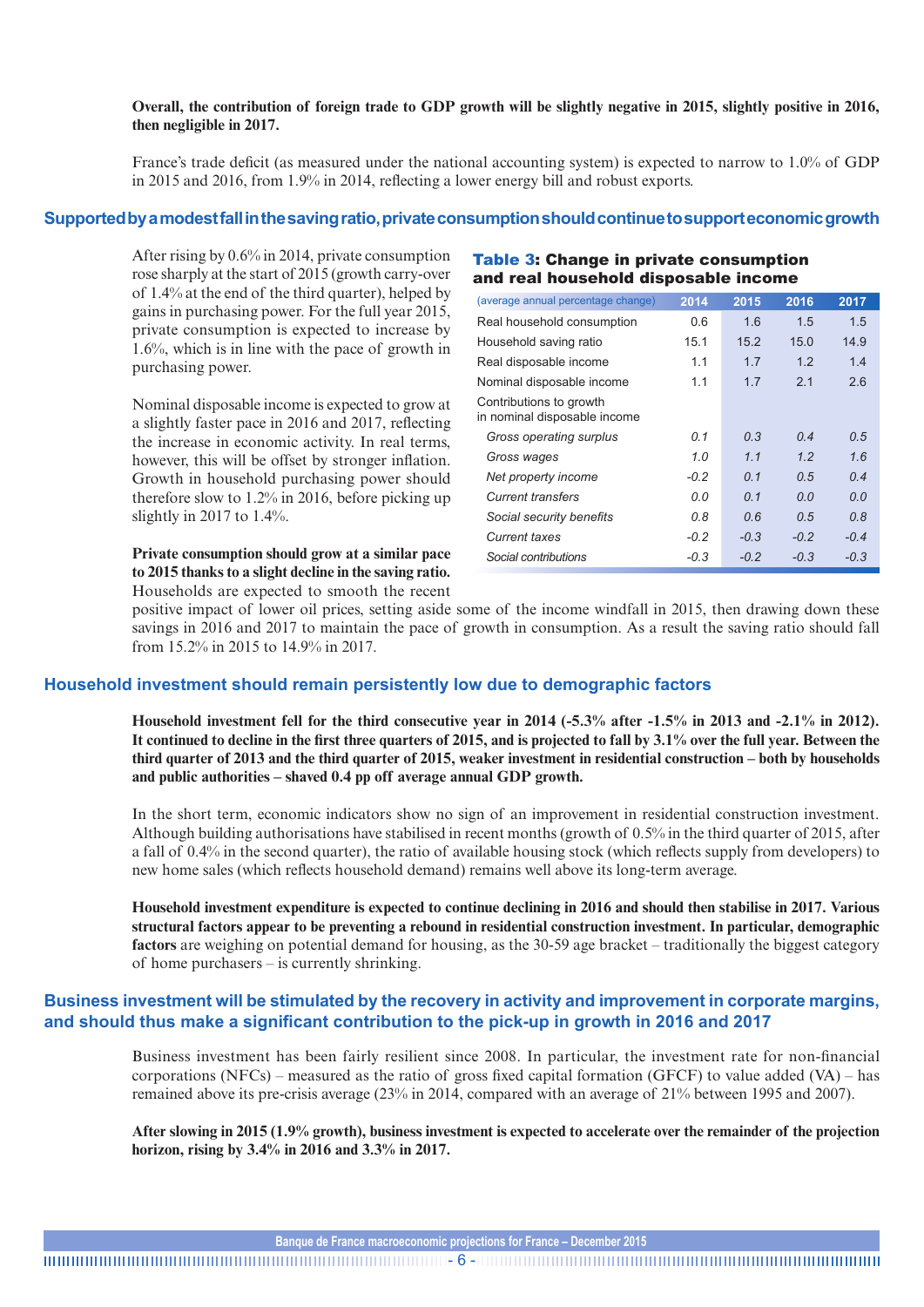Business investment will also be stimulated by the recovery in activity and, temporarily, by the "extra depreciation" measure (EUR 2.5 billion) introduced in April 2015. According to economic surveys, the effects of this mechanism will mainly be felt at the end of 2015 and start of 2016.

**French companies are also expected to benefit from continuing favourable financing conditions, with real rates both on bank lending and market financing remaining at historical lows.** 

Lastly, the profit share of NFCs (defined as gross operating profit divided by gross value added) is expected to improve markedly over the projection horizon, reaching an average of 32.3% in 2017. NFC finances deteriorated sharply between 2008 and 2014, resulting in a 4 pp drop in the average profit share to 29.5% (compared with 32%-33% between 1996 and 2008). Since the third quarter of 2014, however, corporate profitability has been improving thanks to government measures to reduce labour costs (the CICE and PRS). This trend should continue up to 2017, helped by the last phase of the PRS and a moderation in wage growth. The average net profit share (the

#### Chart 2: Corporate self-financing ratio

(quarter-on-quarter percentage change)



#### Table 4: NFC corporate ratios

| (in %)                              | 2014 | 2015 | 2016 | 2017 |
|-------------------------------------|------|------|------|------|
| Profit share                        | 29.5 | 31.1 | 31.8 | 32.3 |
| Investment ratio                    | 23.1 | 23.0 | 23.3 | 23.7 |
| Self-financing ratio                | 75.2 | 84 3 | 84.1 | 82.8 |
| Net profit share (before dividends) | 24.0 | 26.0 | 26.6 | 26.8 |

ratio of net profit before dividend payments to gross value added) is forecast to rise from 24.0% in 2014 (which is close to the average for the period 2000-2014 due to the favourable impact of lower interest rates on corporate profits) to 26.8% in 2017.

Against this backdrop – and despite the increase in investment expenditure – the NFC self-financing ratio is expected to move back up towards its 2010 level. This is well above the trough seen between 2012 and 2014, but still fairly low relative to long-term trends.

#### **The unemployment rate should fall slightly**

**As in 2014, private sector employment should see only modest growth in 2015 (average annual rise of 0.2%). The situation**  should improve in subsequent years, with employment rising by a more noticeable 1.0% in 2016 and 0.9% in 2017. The gains in labour productivity associated with the closing of the productivity cycle, and which usually accompany an economic recovery, will reduce the pass-through of rising activity to private sector employment. This should be offset to an extent by the CICE and PRS, which are expected to continue supporting job creations over the projection horizon.

In the non-market sector, annual jobs growth will be strongly linked to the government's subsidised jobs programme. In 2014, 340,000 subsidised positions were created in the non-market sector, while in 2015 a further 65,000 posts should be opened up, along with 270,000 insertion contracts (CUI-CAE). This should lead to a slight increase in the stock of subsidised job vacancies over 2015. However, from 2016 onwards, the figure should stabilise.

**Excluding the effect of the subsidised jobs programme, non-market sector employment will be impacted by ongoing public sector job cuts.** After rising by 1.4% in 2014, public sector employment is expected to grow by a weaker 1.1% 2015, before stabilising in 2016 (0.1%) and then contracting marginally in 2017 (-0.1%).

Overall employment should therefore be fairly dynamic: after rising by 0.4% in 2014 and 2015, it should grow by 0.8% in 2016, helped by private sector job creations, before slowing slightly to 0.7% in 2017 as productivity increases. Assuming growth of 0.3% in the labour force in 2015 and 0.4% in 2016 and 2017, the unemployment rate should thus fall slightly over the projection horizon. **The average ILO unemployment rate should remain broadly stable at 10.2% in 2015 (after 10.3% in 2014), before inching down to 9.7% in 2017.**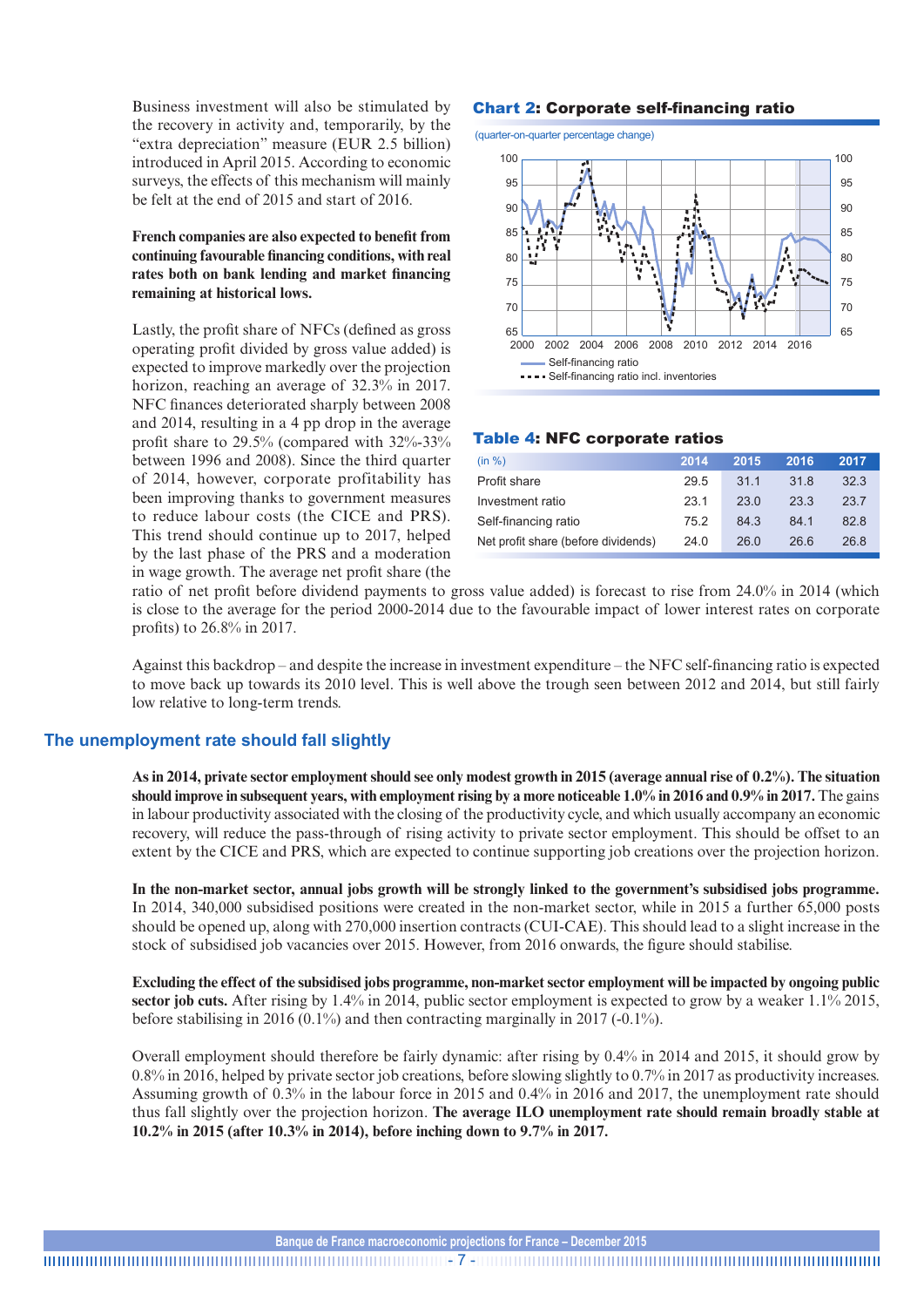Nominal wage growth has been slowing in France since 2011 under the combined impact of high unemployment and low inflation. The average wage per employee (gross wages including bonuses and overtime pay) and the basic monthly wage (excluding bonuses and overtime pay) have both followed similar trends: growth in the basic monthly wage slowed from 2.0% year-on-year at the start of 2011 to 1.2% in the third quarter of 2015, while growth in the average wage per employee fell from 2.0% to 1.3% over the same period (Chart 3). The first quarter of 2015 saw robust growth in per capita wages, driven by sectors such as legal services, engineering and transport equipment. However, there was no confirmation of the trend in the second quarter, indicating that wage growth is likely to remain subdued up to the first quarter of 2016. Thereafter, the baseline scenario assumes a gradual rise in nominal per capita wages.

In the market sector, the average wage per employee is expected to increase by 1.5% in 2015. As a result, real wage growth will accelerate markedly over the year, but this will be offset by higher inflation in 2016 and the fact that the minimum wage is indexed to past price rises. Nominal wages will rise by just 1.2% in 2016, accelerating slightly to 1.8% in 2017 as inflation increases.

**Labour costs are expected to increase at a slower pace than wages, as the EUR 10 billion of cuts to employers' social contributions under the PRS help to contain growth in total compensation** (i.e. including employer payroll charges) in 2015, 2016 and to a certain extent 2017. Compensation per employee (gross wages and salaries and employers' social contributions, divided by total employment) is thus projected to rise by 1.1% in 2015, 0.8% in 2016, and 1.8% in 2017.

#### Chart 3: Private sector wages and consumption deflator

(year-on-year percentage change)



- 8 -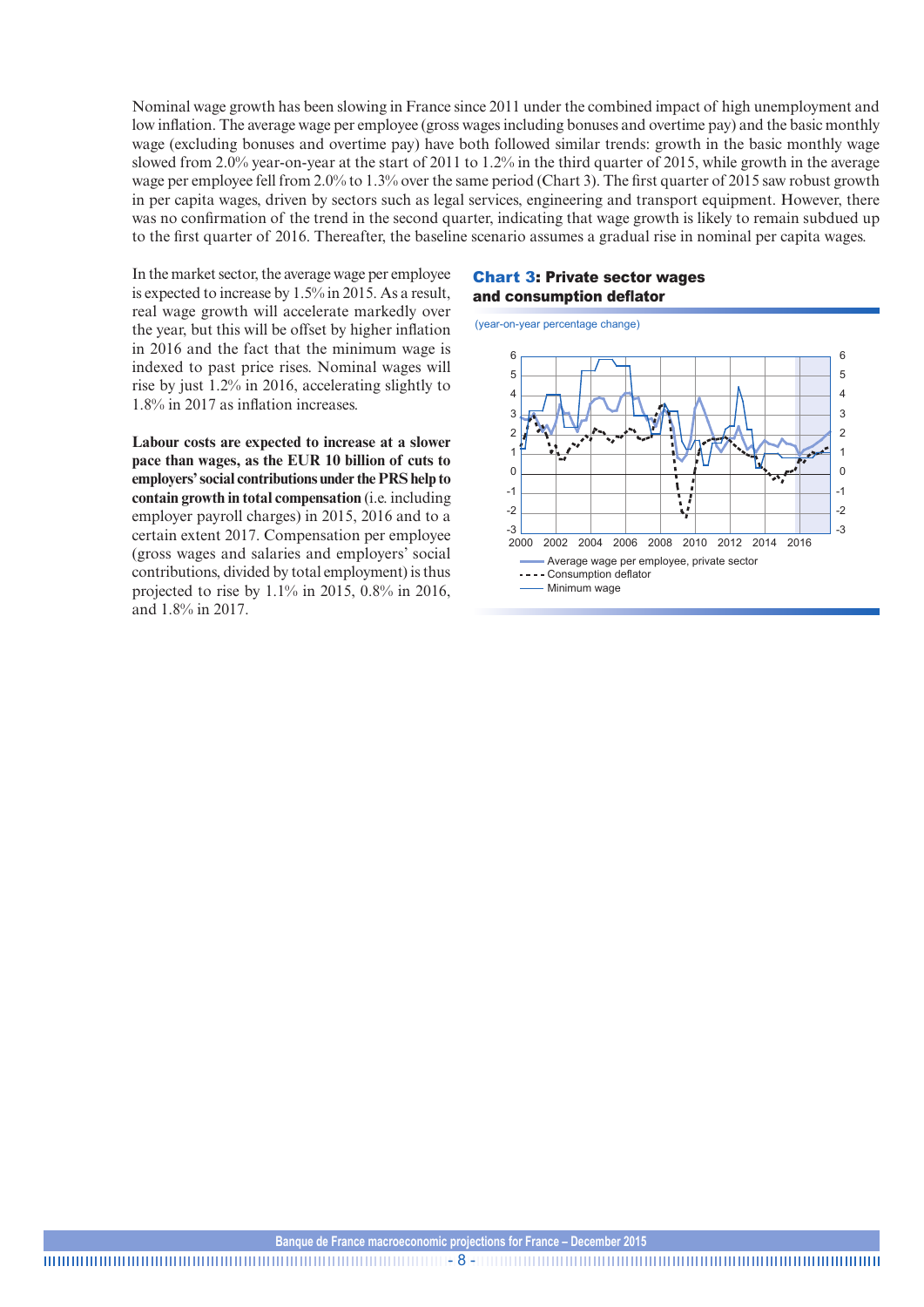### Box 2

### EVOLUTION OF UNIT LABOUR COSTS IN FRANCE AND THE EURO AREA SINCE THE LAUNCH OF MONETARY UNION

**Between 1999 and 2007,** unit labour costs (measured as the ratio of total compensation, including employers' social contributions, to GDP) increased at a slightly faster pace in France than in the broader euro area (average annual growth of 1.8% compared with 1.5% for the single currency bloc). Compensation per employee grew at a robust pace in France (3.0% compared with 2.5% for the euro area), while gains in labour productivity were in line with the average for the region (1.1% compared with 1.0%). With regard to the other major euro area countries, both Spain and Italy saw sharp increases in unit labour costs (3.3% and 2.6% respectively), as growth in compensation per employee outstripped gains in productivity. Germany, meanwhile, was the only one of the four major countries to see negative average annual growth in unit labour costs (-0.2%), reflecting moderate wage growth and productivity gains that were close to the euro area average.

**In the first phase of the crisis, from 2007 to 2009,** the divergences in unit labour costs between countries narrowed considerably. The drop in economic activity prompted sharp declines in apparent labour productivity (i.e. GDP divided by the total number of employees) and, to a lesser extent, in productivity per hour, especially in countries which took steps to safeguard employment. Only Spain saw a rise in labour productivity over the two-year period, due to the sharp drop in employment. In France, unit labour costs grew at a slower pace than in the rest of the

#### Chart 4: Unit labour costs

(national accounts data)





\* Unit labour costs and compensation are corrected for the impact of the CICE. In the national accounts, the CICE corresponds to a subsidy paid to the employer which increases the firm's gross operating surplus but does not affect employee compensation. Unit labour costs are corrected for the impact of the CICE using an accounting approach.

(a) excluding the PRS (reduction in employers' social contributions) and the CICE. Sources: Eurosystem, Banque de France projections.

euro area as wage growth was weaker over the period, while output proved more resilient, leading to smaller falls in productivity.

**The second phase of the crisis, from 2009 to 2014,** saw something of a rebalancing in labour costs, notably between Spain and Germany. In Spain, they fell by an annual average of 1.3% as a result of strong productivity gains and wage moderation. In Germany, meanwhile, growth in labour costs outstripped the euro area average (1.3%), driven by a sharper increase in wages. The adjustment was less marked in Italy, where unit labour costs rose by 0.8%, in line with the euro area average, due to stagnating productivity, and despite weak growth in wages. France, however, managed to avoid the rebalancing trend entirely. Growth in compensation per employee exceeded the euro area average (2.1% compared with 1.7%), continuing the trend seen before the crisis, while productivity gains were smaller (0.7% compared with 0.9%). As a result, unit labour costs grew faster than the average for the euro area, and at an almost identical pace to that seen in Germany.

**This readjustment in relative unit labour costs in the euro area should continue over the projection horizon, and this time is expected to extend to France.** French unit labour costs should increase at an annual average rate of 0.5%, which is slightly lower than previously and below the euro area average (1.0%). Per capita wages should rise at a below-average rate for the euro area (1.3% compared with 1.7%), while gains in productivity should be comparable (0.8%). This trend will be helped by the PRS (Responsibility and Solidarity Pact), which should shave around 0.4 percentage point per year off unit labour cost growth. Corrected for the impact of the CICE (Tax Credit for Competitiveness and Employment), growth in unit labour costs should be even lower (annual average of 0.1%) over the projection horizon.

- 9 -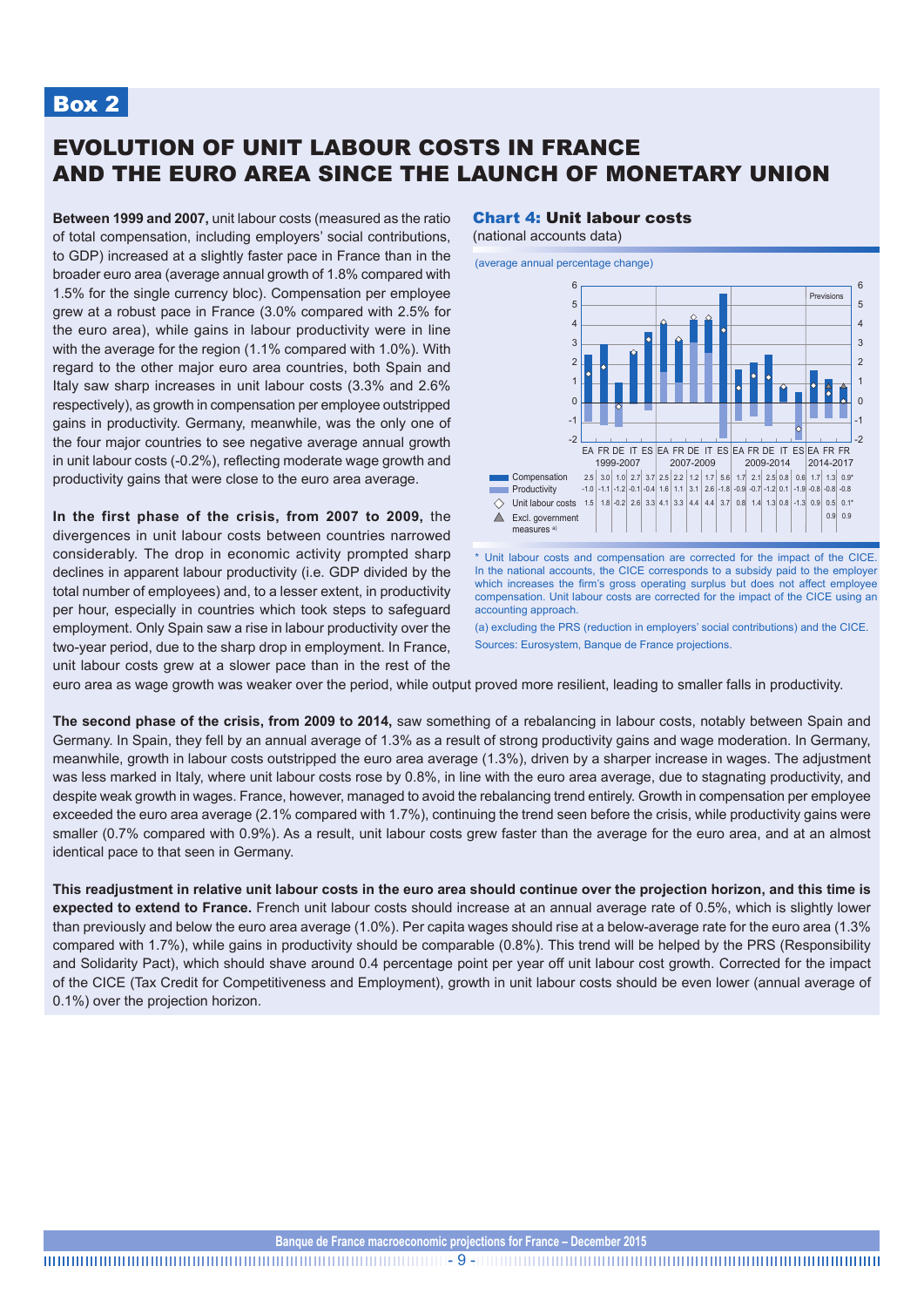### 3| After averaging just 0.1% in 2015, inflation should increase to 1.0% in 2016 then to 1.5% in 2017

**Headline HICP inflation remained very weak in the third quarter of 2015 (0.1% year-on-year), but is expected to rise gradually to 1.6% at the end of 2017, driven by higher oil and imported goods prices and by the recovery in economic growth.**

Headline 12-month HICP inflation is projected to average 0.1% in 2015, 1.0% in 2016 and 1.5% in 2017, after 0.6% in 2014 (see Key Projections table). Core inflation (excluding food and energy) should be 0.6% in 2015, 1.1% in 2016 and 1.3% in 2017, after 1.0% in 2014. French HICP inflation should be in line with the figures for the euro area  $(0.1\%$ in 2015, 1.0% in 2016 and 1.6% in 2017).

#### **Trends in energy and manufactured goods prices should continue to weigh on inflation in 2015.**

The steep falls in oil prices since mid-2014 should result in an annual average contraction of 4.4% in the energy component of the HICP index in 2015, after a decline of 0.8% in 2014. Energy accounts for close to 10% of the overall index. In addition, the weak growth in non-energy imported goods prices since 2014 has continued to drag on manufactured goods prices in 2015 (-0.4% year‑on‑year in the third quarter of 2015, after -0.3% the previous year). However, this effect should fade gradually as imported goods prices rise. Consumer goods prices are projected to climb 0.7% year-on-year in the third quarter of 2016.

**In 2016, the HICP energy component is expected to fall at a more modest rate (-0.3% year-on-year) as the impact of past oil price falls begins to drop out of the annual comparison. In 2017, it should increase by 3.3%.**

**In the medium term, the rebound in non-energy import prices, coupled with the rise in the value added deflator as a result of the recovery, should bring manufactured goods inflation back into positive territory. In services, price inflation will remain historically moderate due to subdued growth in unit labour costs.**

With growth in unit labour costs remaining modest, the 1.2% annual rise in the value added deflator (above the average of 0.4% for the period 2009‑2014) should help to drive the increase in profit margins described previously. Margin growth should level off towards the end of the projection horizon as wages begin to move upwards again.

#### Chart 5: HICP and HICP excluding energy and food





#### Chart 6: Unit labour costs and value added deflator

(year-on-year percentage change)



**Banque de France macroeconomic projections for France – December 2015**

- 10 -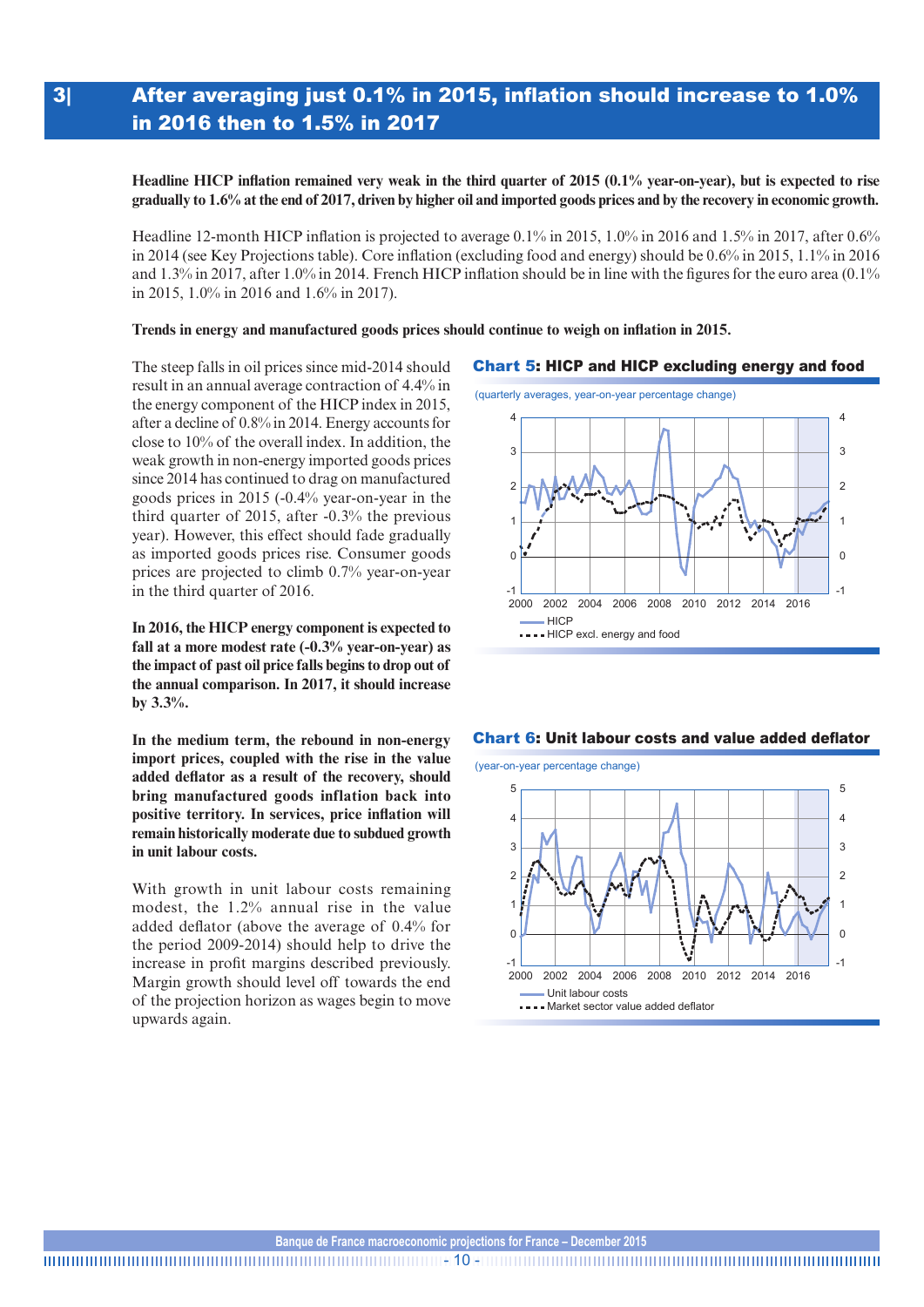### 4| Public finances: fiscal consolidation needs to be maintained in order to meet the 3% public deficit target in 2017

#### **The gradual improvement in public finances should continue in 2015, bringing the nominal deficit down to a projected 3.8% of GDP from 3.9% in 2014.**

The year 2015 was marked by a number of cuts to taxation, notably the escalating impact of the CICE and the start of the measures introduced under the PRS (cuts to employers' social contributions). The ratio of receipts from taxes and social contributions to GDP has fallen for the first time since the onset of the 2008 crisis (-0.6 pp). At the same time, public spending should also fall as a share of GDP (-0.9 pp) and growth in public spending should remain modest: excluding tax credits, nominal outlays are projected to rise by 0.9% in 2015, in line with 2014, compared with average annual growth of 2.4% from 2011 to 2013. Limiting nominal spending growth has been made easier by near-zero inflation (annual average CPI inflation excluding tobacco has been negligible in 2015) and by the decline in France's debt service costs. However, in real terms (i.e. adjusted for CPI inflation excluding tobacco), primary spending (excluding tax credits) is expected to rise by 1.1% in 2015 after growth of 0.7% in 2014 and average growth of 0.9% between 2011 and 2013.

2016 should see a more sizeable reduction in the public deficit, to 3.4% of GDP. As a share of GDP, tax and social security receipts are expected to fall by 0.1 pp versus 2015, while public spending should fall by 0.5 pp (excluding tax credits).

The projection for the public deficit is close to the government's forecast for 3.3% of GDP in 2016, although based on slightly different assumptions. In particular, primary spending is projected to be slightly higher than in the government's forecast, as the impact of the savings measures announced in the draft budget remains unclear and has not yet been taken into account (notably the measures that still need to be negotiated with UNEDIC).2 This is in part offset by lower debt service costs in the Banque de France projection.

**Provided it continues its efforts to rein in public spending, France should be able to meet its European nominal deficit target of 3.0% in 2017, enabling it to exit the excessive deficit procedure.**

### 5 Uncertainties: there remain downside risks to the baseline growth and inflation scenario

The baseline scenario of a confirmation of the recovery in 2016 and an acceleration of growth in 2017 is subject to a high degree of uncertainty. Charts 7 and 8 show the potential ranges around the central projections, based on an analysis of historical projection errors.

**There are various specific downside risks to growth.** On an international level, less dynamic global trade, in particular weaker demand from emerging economies, would hamper economic activity in France. On a domestic level, the forecast revival of business investment could be dampened if businesses chose to use the gains from cuts to labour costs to raise wages or deleverage. Private consumption would also be weaker than expected if the forecast decline in the saving ratio failed to materialise in 2016 and 2017 (previous projections tended to overestimate the fall in the saving ratio). With regard to the November 2015 terrorist attacks, while the impact is likely to be transitory and therefore limited, there is a risk of a temporary decline in confidence among economic agents which could affect investment and consumption decisions.

Finally, the forecasts presented here for 2017 do not include the impact of additional fiscal consolidation measures, which will need to be set out in detail and voted into law in subsequent budgets for France to meet its 3.0% European deficit target.

These threats are nonetheless partly mitigated by upside risks. The Eurosystem's extended asset purchase programme could provide a larger-than-anticipated boost to GDP growth and inflation between now and 2016, as our models are calibrated using historical data and could therefore understate the favourable effects of the new measures. On a domestic level, household investment might be less sluggish than expected, while stronger wage growth would support private consumption (albeit at the expense of competitiveness). Foreign trade would also make a stronger positive contribution to growth if the import penetration rate were to stabilise. The baseline scenario assumes a rise in the penetration rate, in line with previous trends. However, if it were to stabilise in 2016 and 2017 due to the advanced stage in the current process of globalisation of production, imports would be less dynamic than projected.

*2 The creation of 8,500 additional jobs in the police force, legal services and customs, and the halt to job cuts in the armed forces announced by the President of the Republic on 16 November 2015, should, at this stage, add less than 0.1 pp to the deficit. The additional public sector job creations already announced are included in our projections.*

- 11 -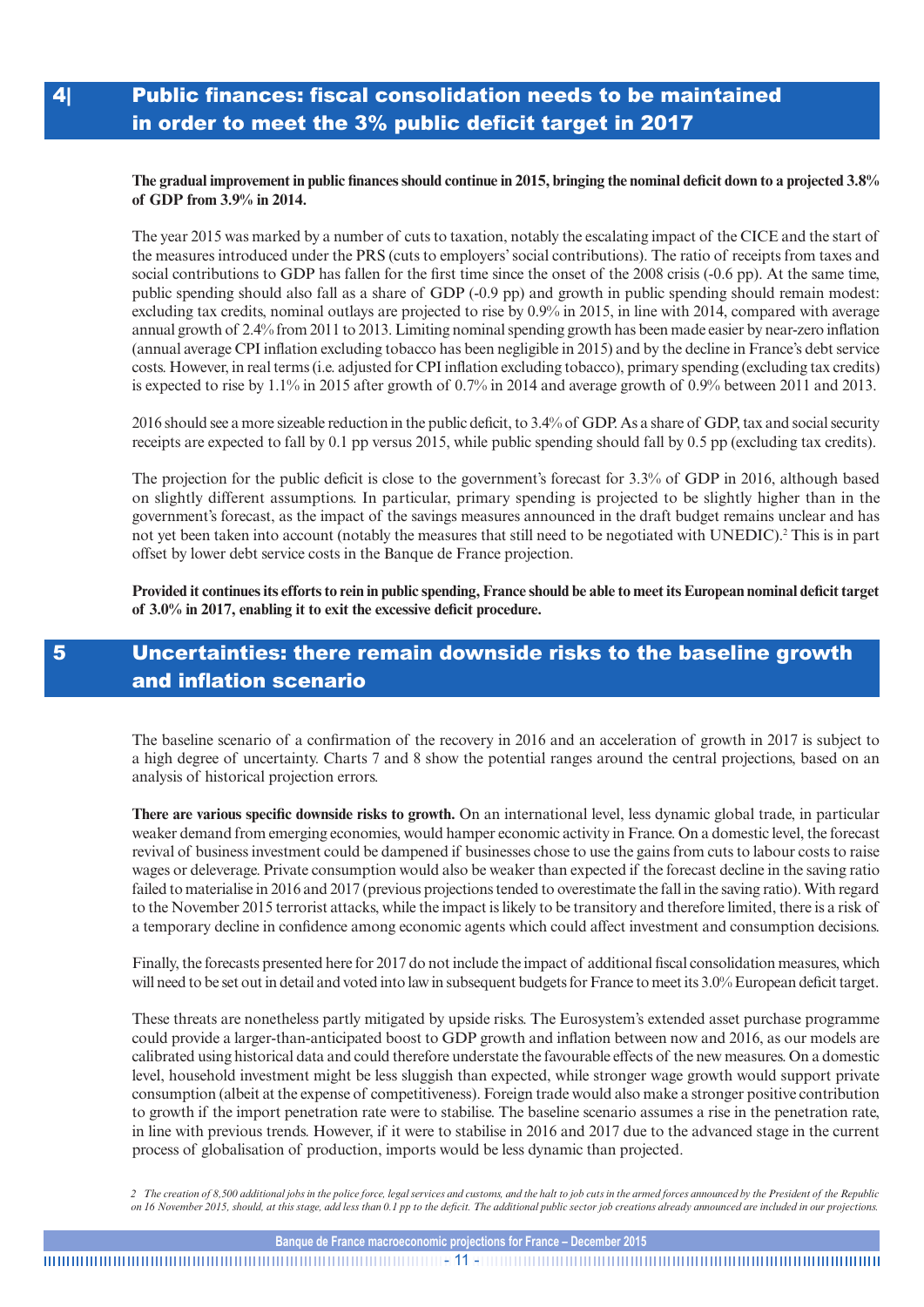**In the case of inflation, the risks also appear skewed to the downside at this stage.** The rebuilding of French corporate profit margins and firming of the recovery in the broader euro area could spur higher inflation. However, this appears to be outweighed by the downward factors, namely persistently high unemployment and the downward revision to global growth, with the further falls in oil and commodity prices that this could imply.



### Chart 7: Projection range for GDP growth Chart 8: Projection range for annual HICP inflation



#### **Banque de France macroeconomic projections for France – December 2015**

- 12 -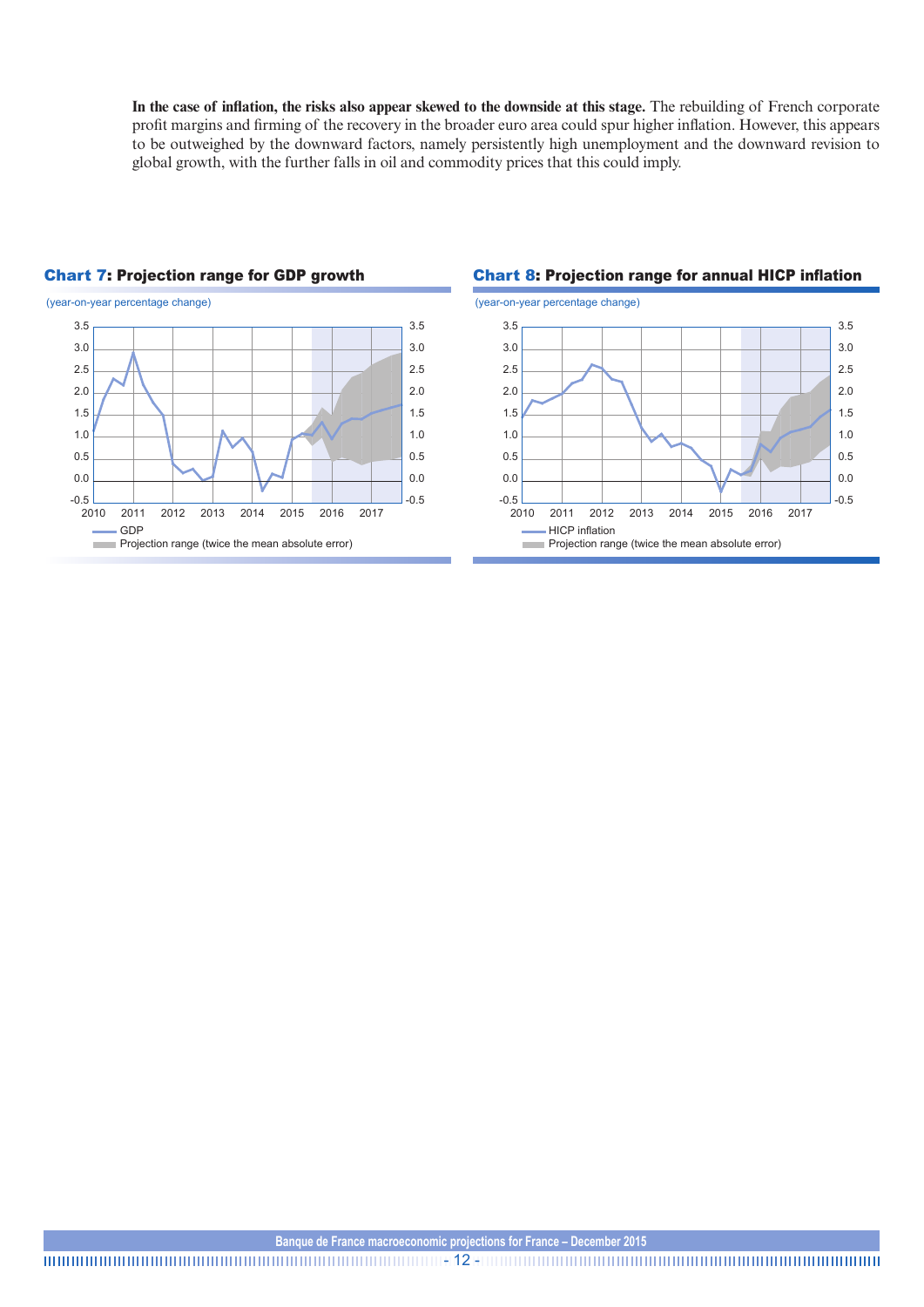### Annex: Revisions to projections since June 2015

#### Table A1: Revisions to projections since the June BMPE

|                                                                                |        |        |        | December 2015<br><b>BMPE</b> |        |        | <b>Revisions since</b><br><b>June 2015 BMPE</b> |        |        |
|--------------------------------------------------------------------------------|--------|--------|--------|------------------------------|--------|--------|-------------------------------------------------|--------|--------|
|                                                                                | 2012   | 2013   | 2014   | 2015                         | 2016   | 2017   | 2015                                            | 2016   | 2017   |
| <b>HICP</b>                                                                    | 2.2    | 1.0    | 0.6    | 0.1                          | 1.0    | 1.5    | $-0.2$                                          | $-0.5$ | $-0.2$ |
| HICP excluding energy and food                                                 | 1.5    | 0.7    | 1.0    | 0.6                          | 1.1    | 1.3    | 0.1                                             | $-0.1$ | $-0.3$ |
| GDP deflator                                                                   | 1.2    | 0.8    | 0.6    | 1.3                          | 1.1    | 1.2    | 0.2                                             | 0.1    | $-0.1$ |
| <b>Real GDP</b>                                                                | 0.2    | 0.7    | 0.2    | 1.2                          | 1.4    | 1.6    | 0.0                                             | $-0.4$ | $-0.3$ |
| Contributions to GDP growth (in percentage points):*                           |        |        |        |                              |        |        |                                                 |        |        |
| Domestic demand (excluding changes in inventories)                             | 0.3    | 0.6    | 0.5    | 1.3                          | 1.4    | 1.5    | 0.1                                             | $-0.2$ | $-0.3$ |
| Net exports                                                                    | 0.5    | 0.0    | $-0.5$ | $-0.1$                       | 0.1    | 0.0    | 0.3                                             | $-0.1$ | 0.0    |
| Changes in inventories                                                         | $-0.6$ | 0.2    | 0.2    | 0.0                          | $-0.1$ | 0.0    | $-0.4$                                          | $-0.2$ | 0.0    |
| Private consumption                                                            | $-0.2$ | 0.5    | 0.6    | 1.6                          | 1.5    | 1.5    | $-0.1$                                          | 0.0    | $-0.1$ |
| Government consumption                                                         | 1.6    | 1.7    | 1.5    | 1.7                          | 1.1    | 1.0    | 0.3                                             | 0.2    | 0.1    |
| Total investment                                                               | 0.3    | $-0.4$ | $-1.2$ | $-0.1$                       | 1.5    | 2.3    | 0.6                                             | $-1.0$ | $-1.2$ |
| Government investment                                                          | 1.8    | 0.2    | $-6.9$ | $-2.8$                       | $-1.3$ | 1.4    | $-0.8$                                          | $-0.9$ | 1.4    |
| Household investment                                                           | $-2.1$ | $-1.5$ | $-5.3$ | $-3.1$                       | $-1.7$ | $-0.1$ | 1.1                                             | $-1.3$ | $-4.3$ |
| <b>Business investment (NFCs-FCs-IEs)</b>                                      | 0.8    | $-0.2$ | 2.2    | 1.9                          | 3.4    | 3.3    | 0.8                                             | $-0.9$ | $-0.9$ |
| Exports                                                                        | 2.6    | 1.8    | 2.4    | 5.8                          | 4.8    | 5.0    | 0.4                                             | $-1.0$ | $-0.7$ |
| Imports                                                                        | 0.8    | 1.8    | 3.9    | 5.7                          | 4.4    | 4.8    | $-0.6$                                          | $-0.6$ | $-0.6$ |
| Real household disposable income (RHDI)                                        | $-0.9$ | $-0.1$ | 1.1    | 1.7                          | 1.2    | 1.4    | 0.1                                             | $-0.1$ | $-0.2$ |
| Household saving ratio (% of GDI)                                              | 15.1   | 14.7   | 15.1   | 15.2                         | 15.0   | 14.9   | 0.1                                             | 0.1    | 0.0    |
| Unemployment rate (ILO, France and overseas territories, % of<br>labour force) | 9.8    | 10.3   | 10.3   | 10.2                         | 10.0   | 9.7    | $-0.1$                                          | $-0.1$ | 0.1    |

Notes: Annual percentage change except where otherwise indicated.

Revisions to June 2015 BMPE data are in percentage points.

\*The sum of the contributions does not necessarily correspond to GDP growth as figures have been rounded.

Sources: Insee data for 2013 and 2014; the blue-shaded columns show Banque de France projections.